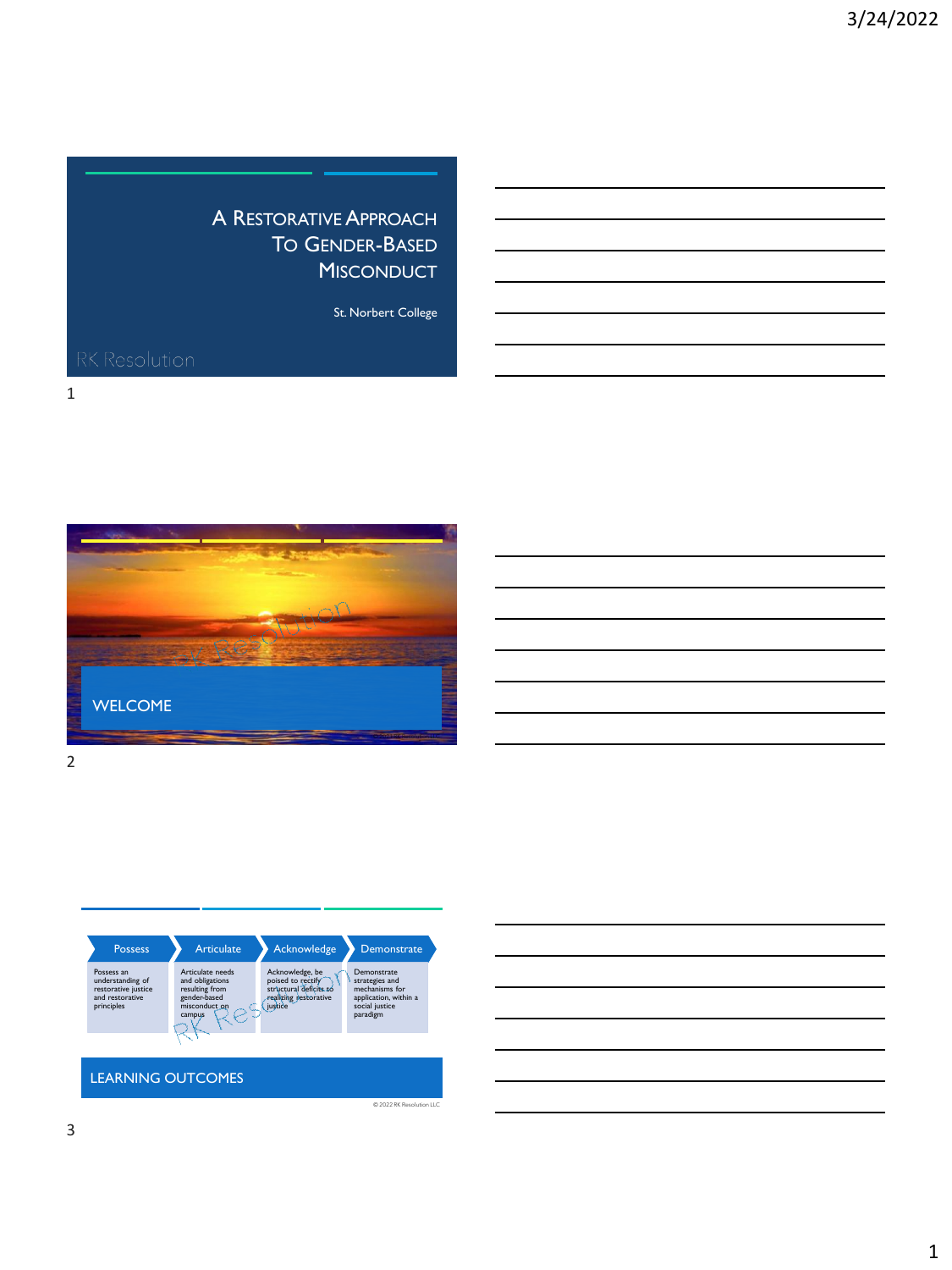

| <u> 1989 - Johann Stoff, amerikansk politiker (d. 1989)</u>                                                     |  |  |
|-----------------------------------------------------------------------------------------------------------------|--|--|
|                                                                                                                 |  |  |
|                                                                                                                 |  |  |
|                                                                                                                 |  |  |
|                                                                                                                 |  |  |
|                                                                                                                 |  |  |
|                                                                                                                 |  |  |
|                                                                                                                 |  |  |
|                                                                                                                 |  |  |
|                                                                                                                 |  |  |
| the contract of the contract of the contract of the contract of the contract of the contract of the contract of |  |  |
|                                                                                                                 |  |  |
|                                                                                                                 |  |  |
|                                                                                                                 |  |  |
|                                                                                                                 |  |  |
|                                                                                                                 |  |  |





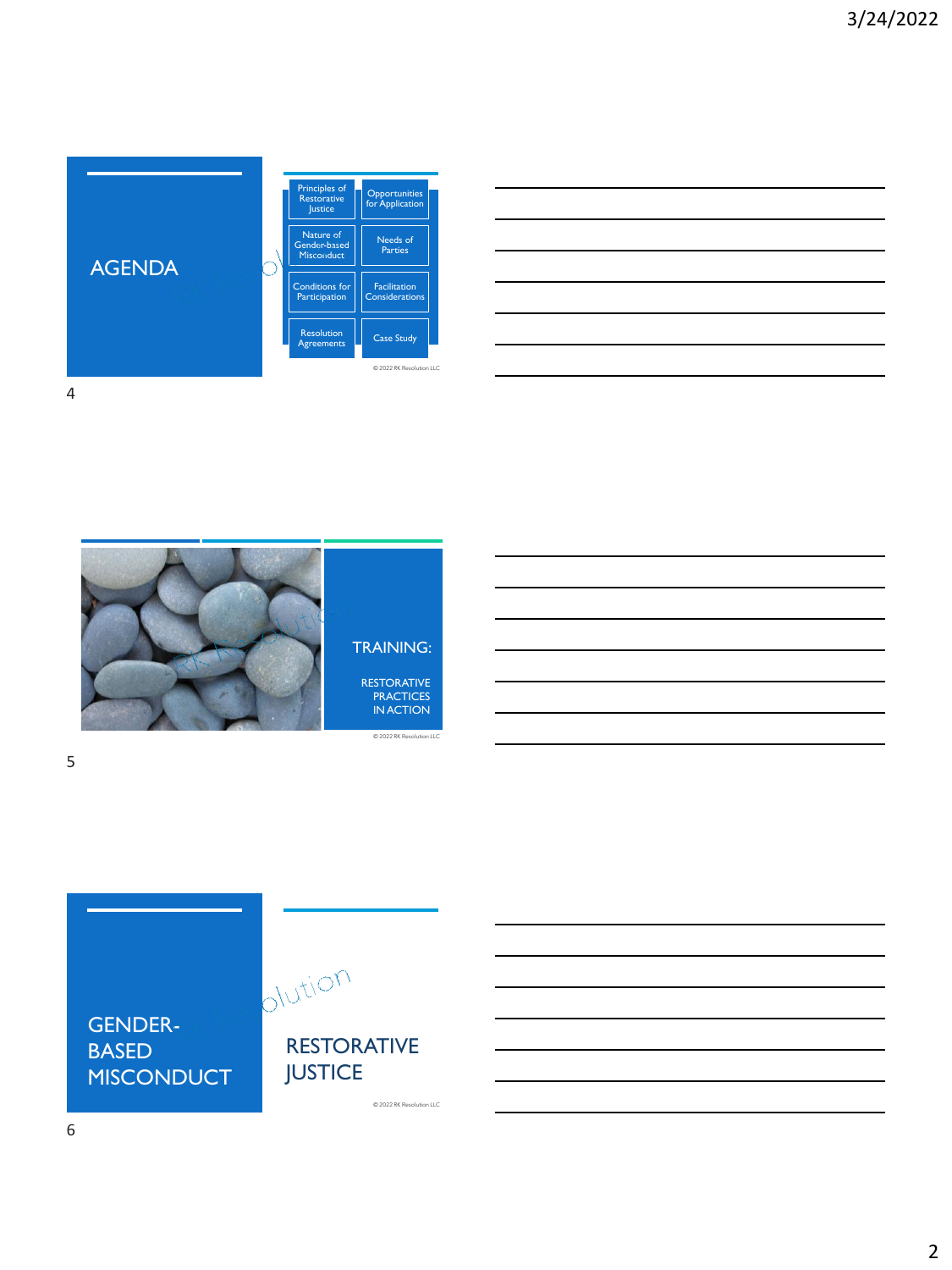## RESTORATIVE WAY OF **THINKING**

- What is the harm?
- What needs to be done to repair the harm?
- Who is responsible for this repair?

© 2022 RK Resolution LLC

Adapted from H. Zehr (2002)







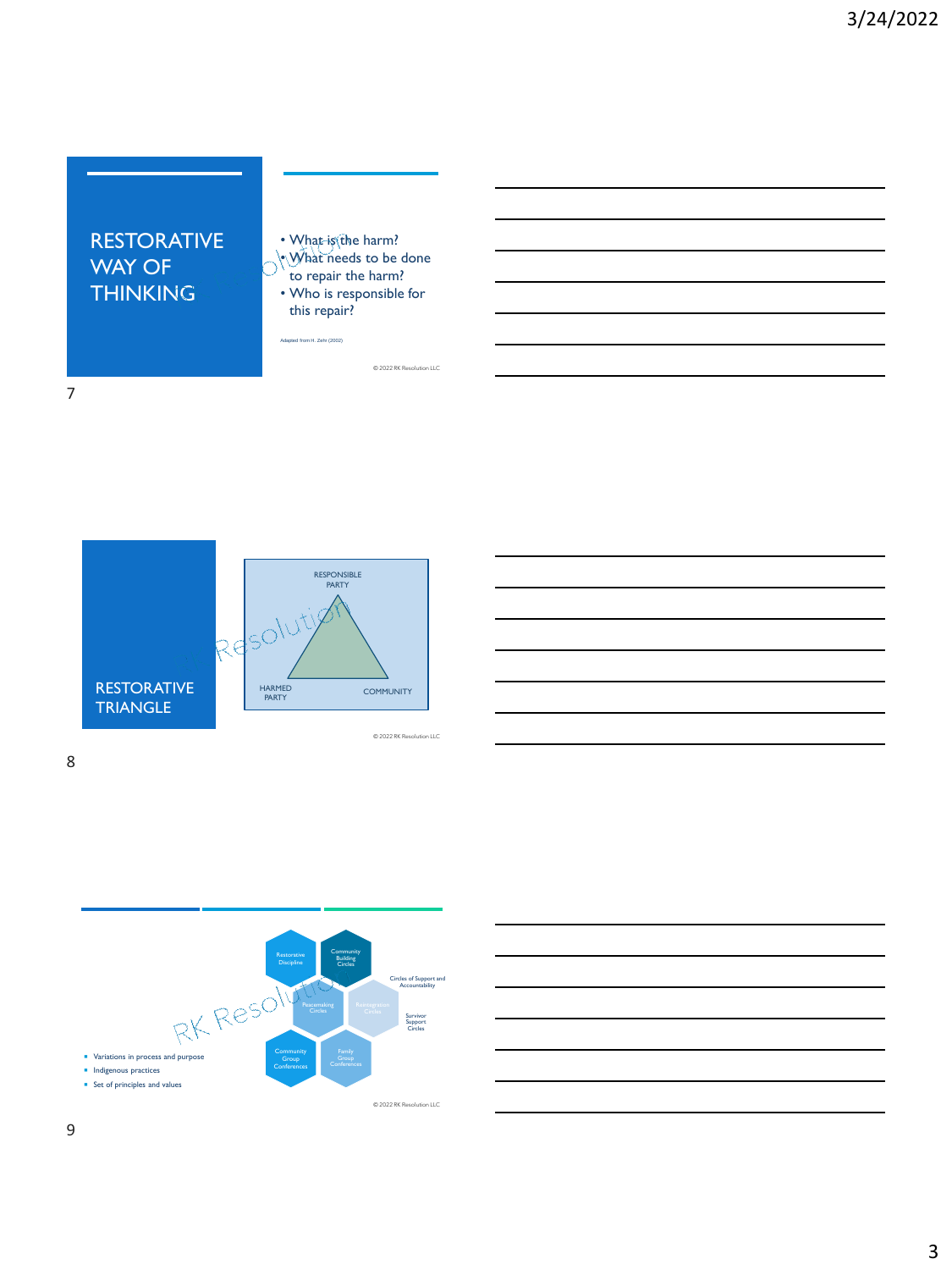





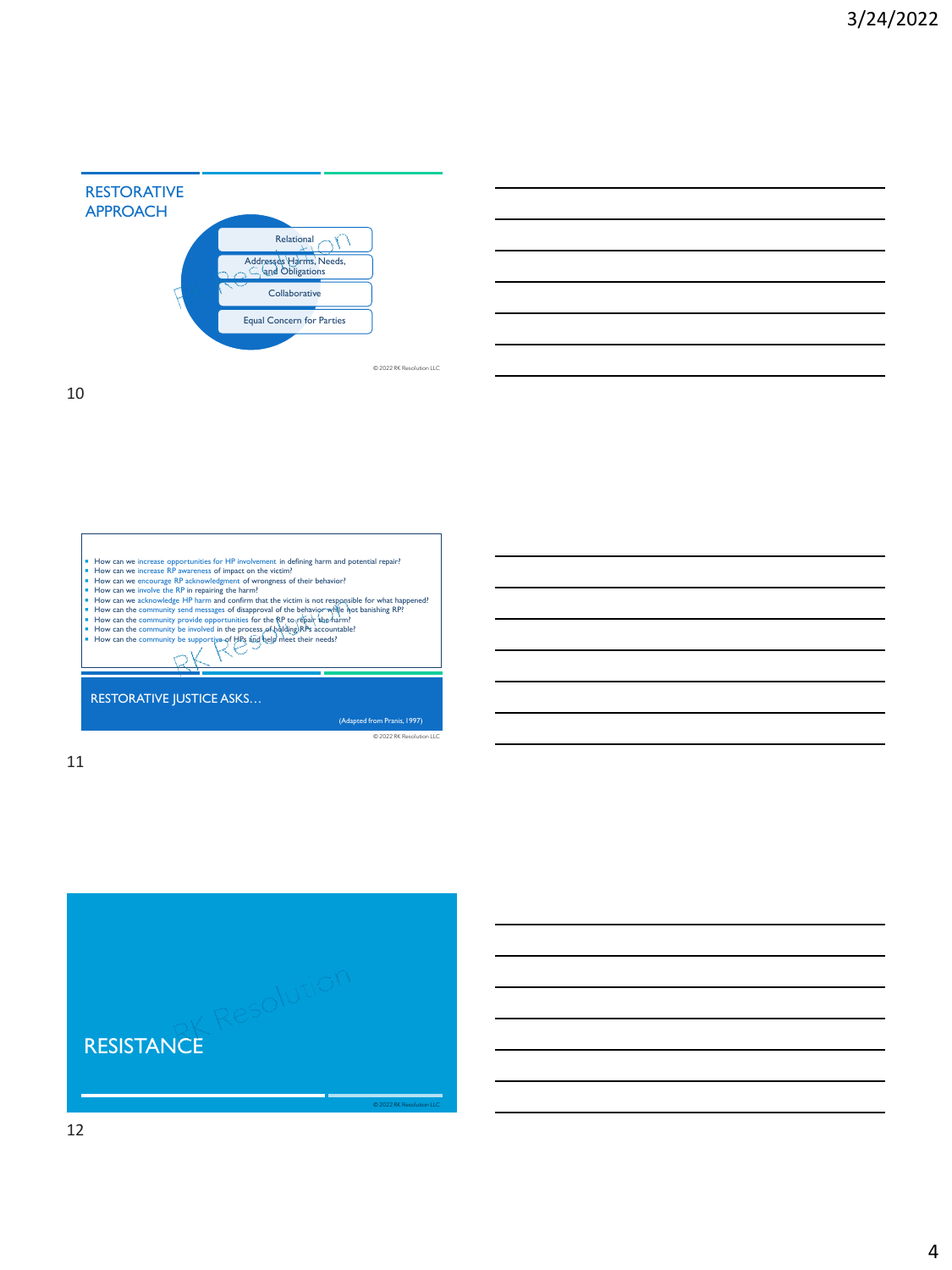

© 2022 RK Resolution LLC

#### RESEARCH & EVIDENCE OF EFFECTIVENESS







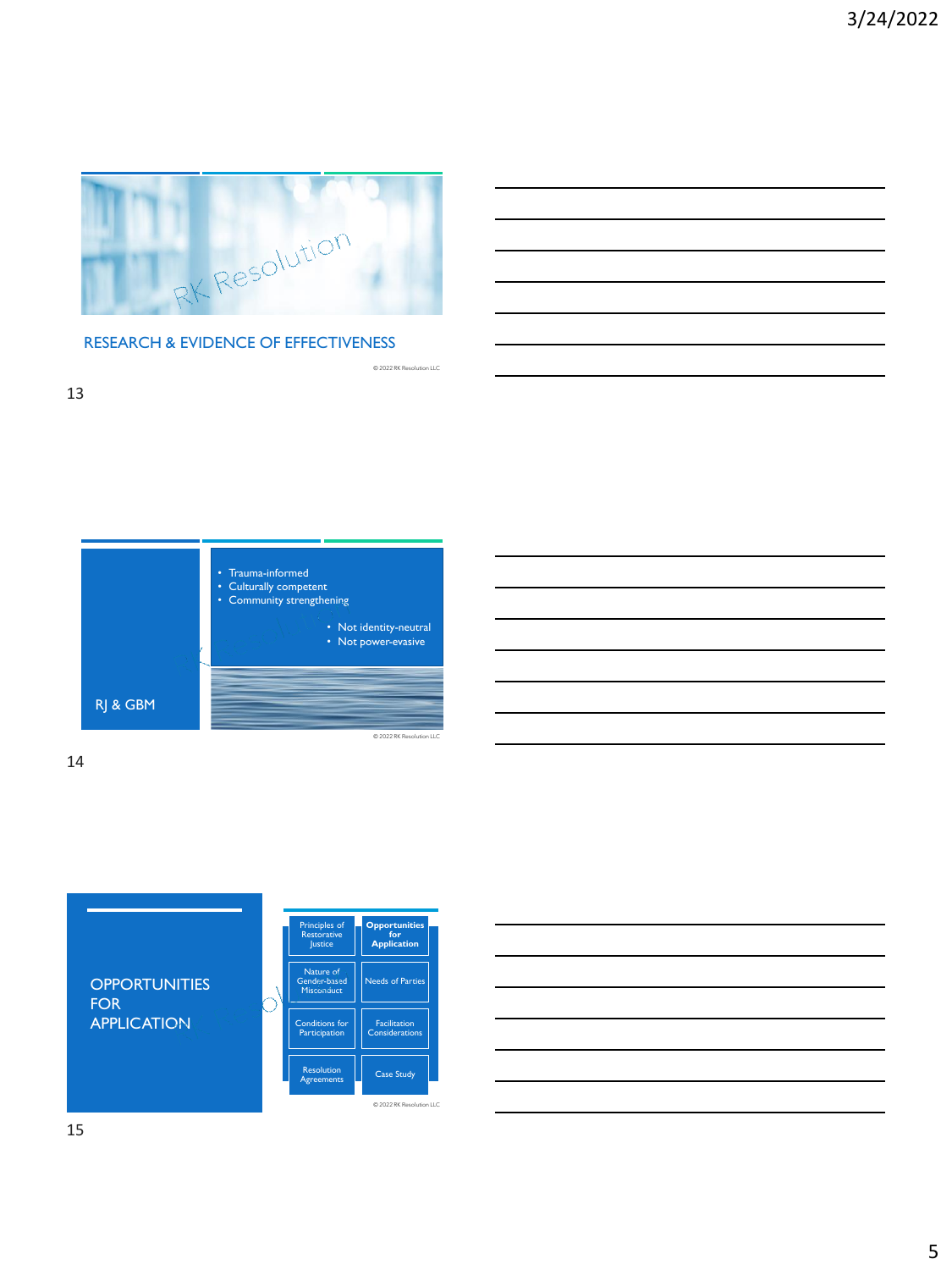









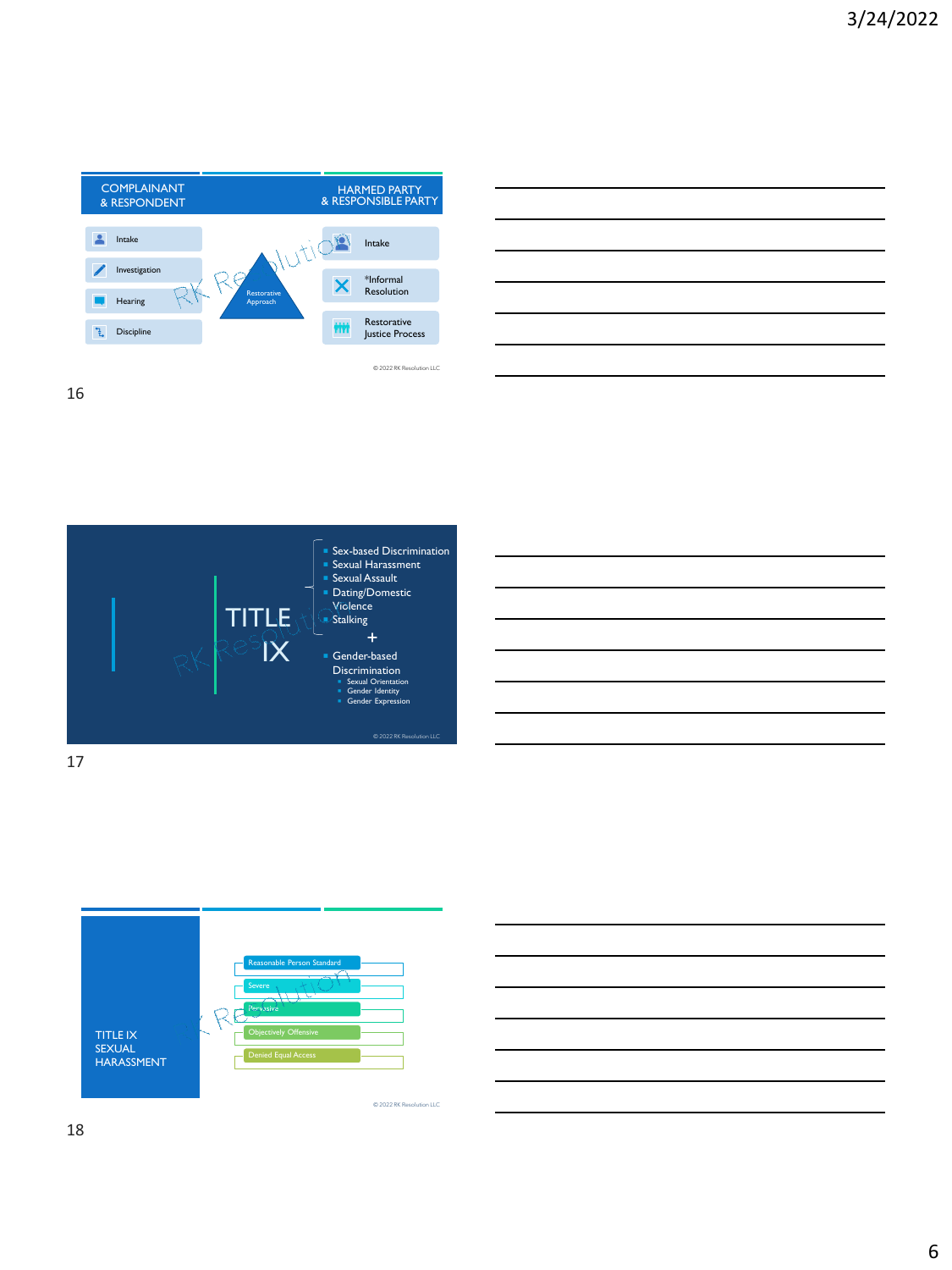



- Written notice: **Allegations**
- 
- **Explanation of the IR process<br>
Consequences of IR process<br>
Summary of records maintained or<br>
Scould be shared**
- 

- Obtain:
- Voluntary, written consent for participation from Complainant and Respondent

© 2022 RK Resolution LLC



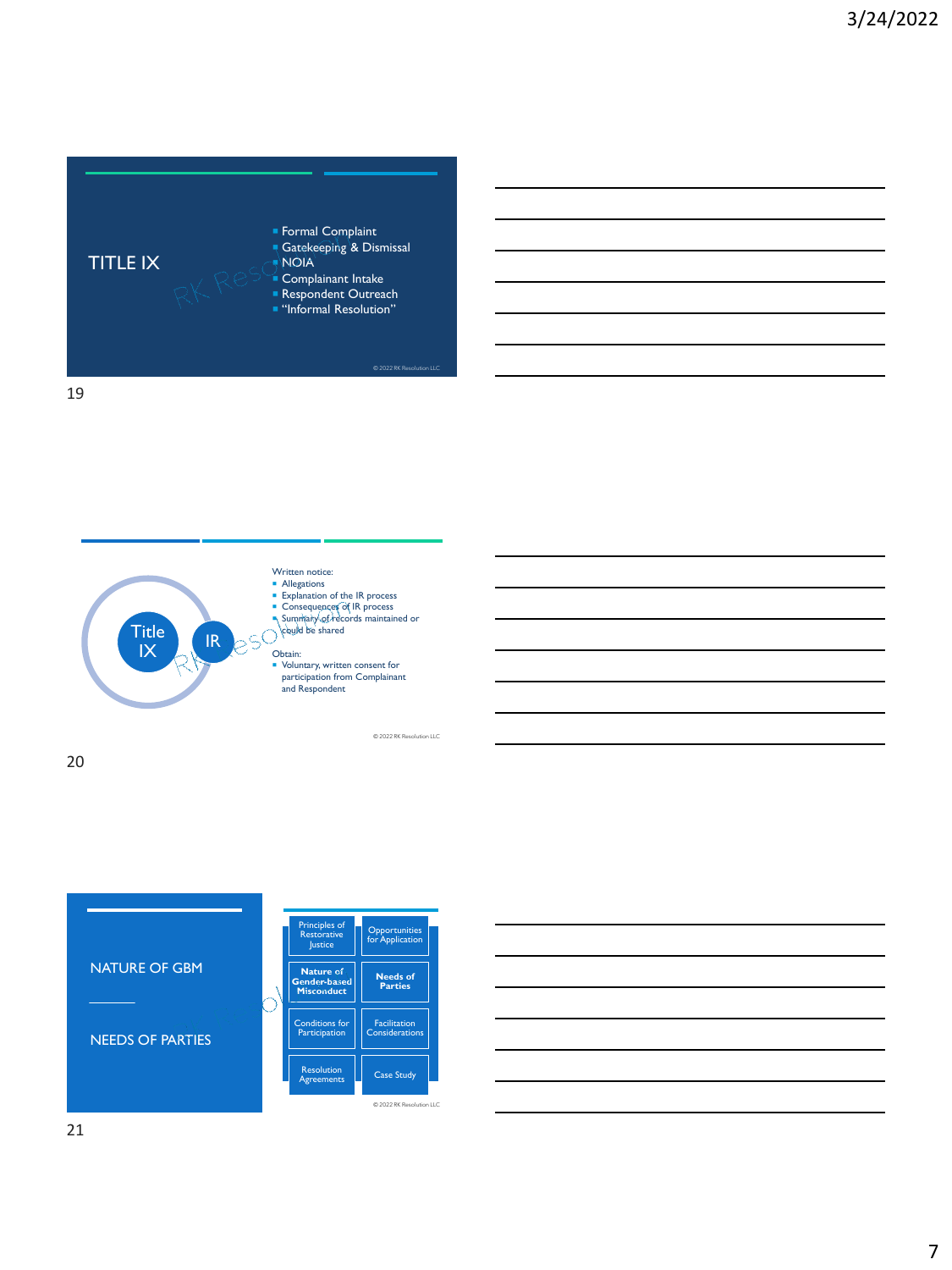







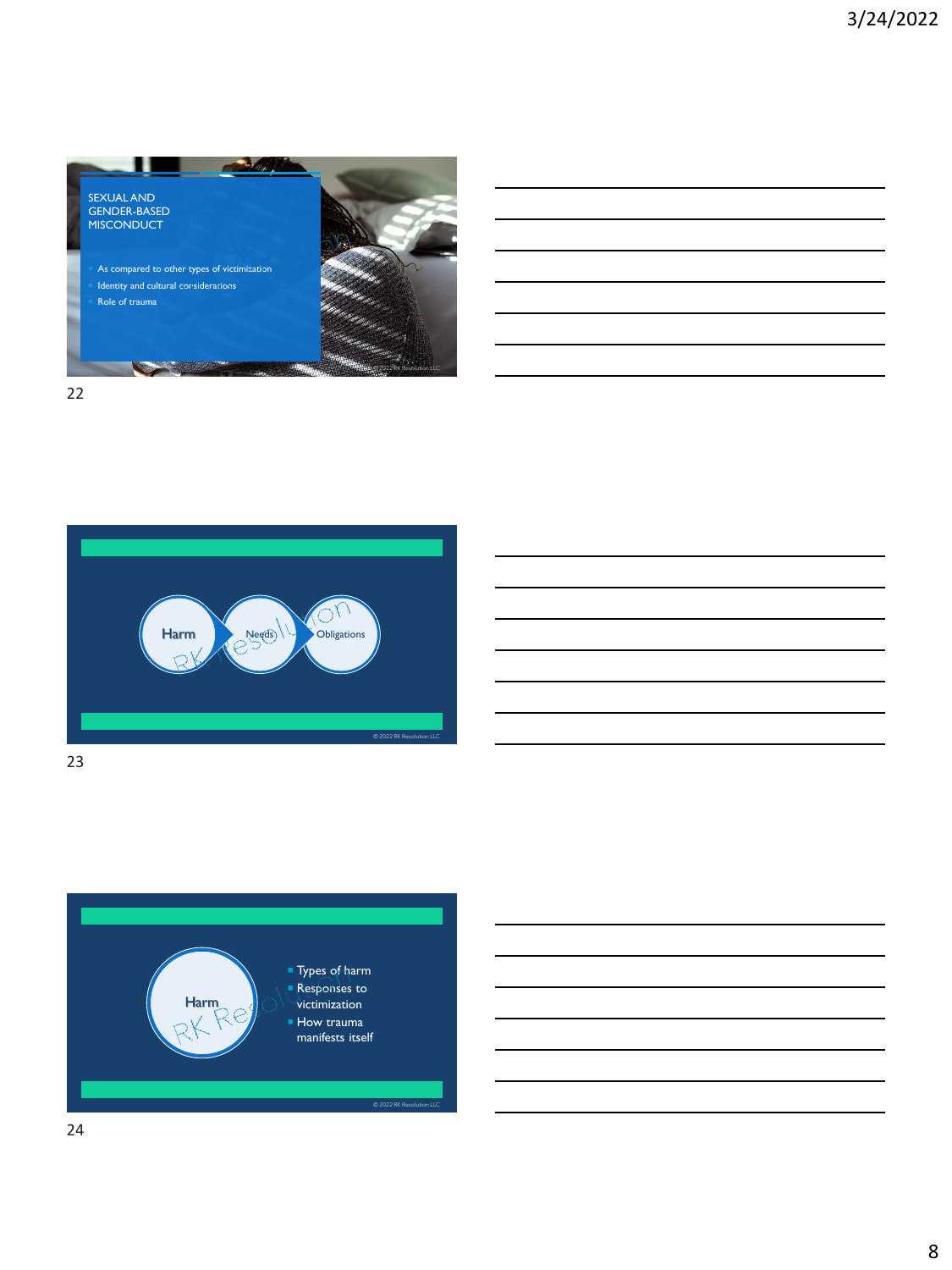







© 2022 RK Resolution LLC

© 2022 RK Resolution LLC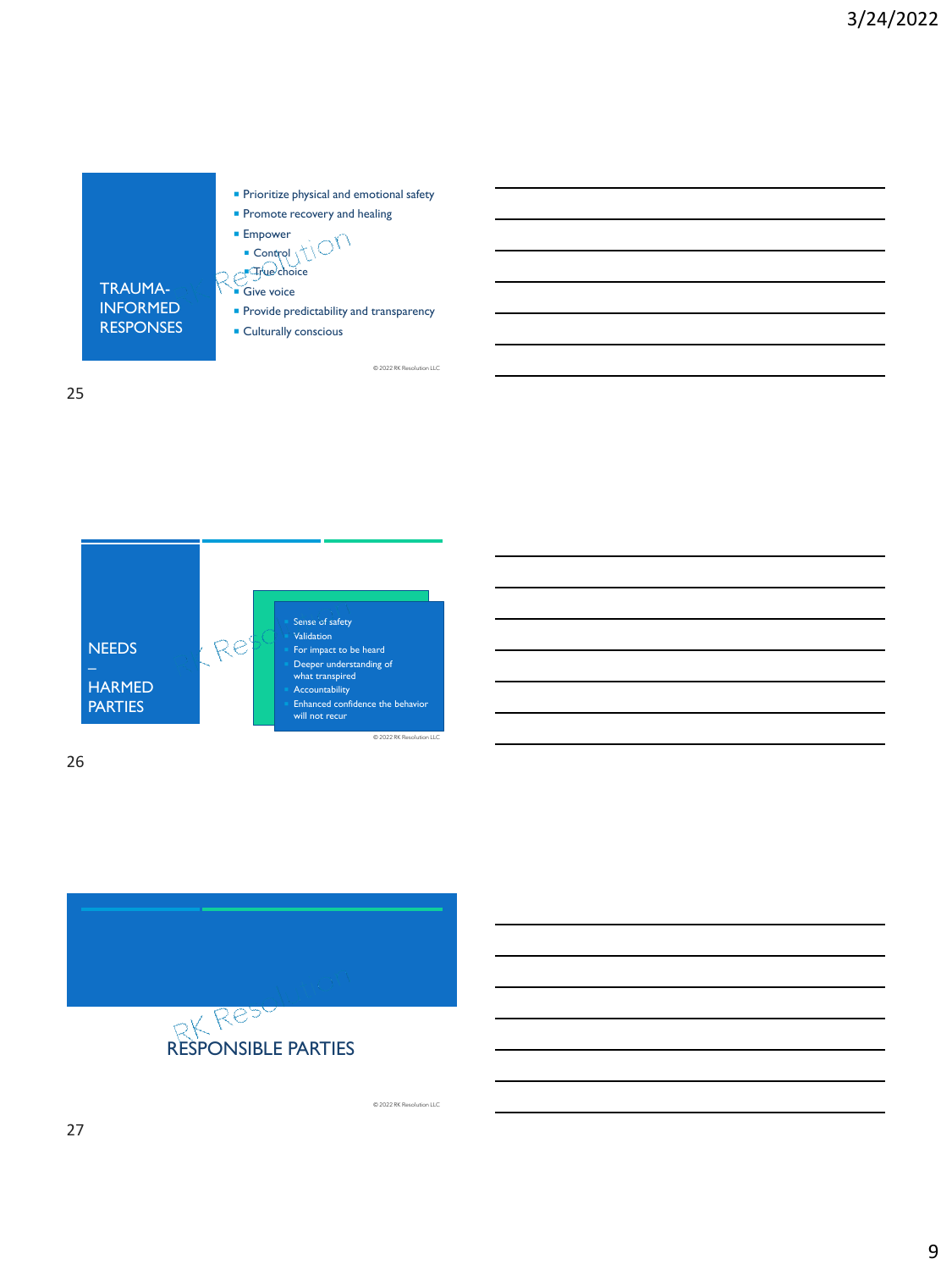

Rapisarda, S. S., Shields, R. T., & Tabachnick, J. (2020)

28



- Acceptance of responsibility  $\subset$
- **Voicing the harm**
- **Addressing causes**
- Reintegration
- Harm to others Harm to self Damage to relationships Destroyed trust Lost opportunities

© 2022 RK Resolutio

© 2022 RK Resolution LLC

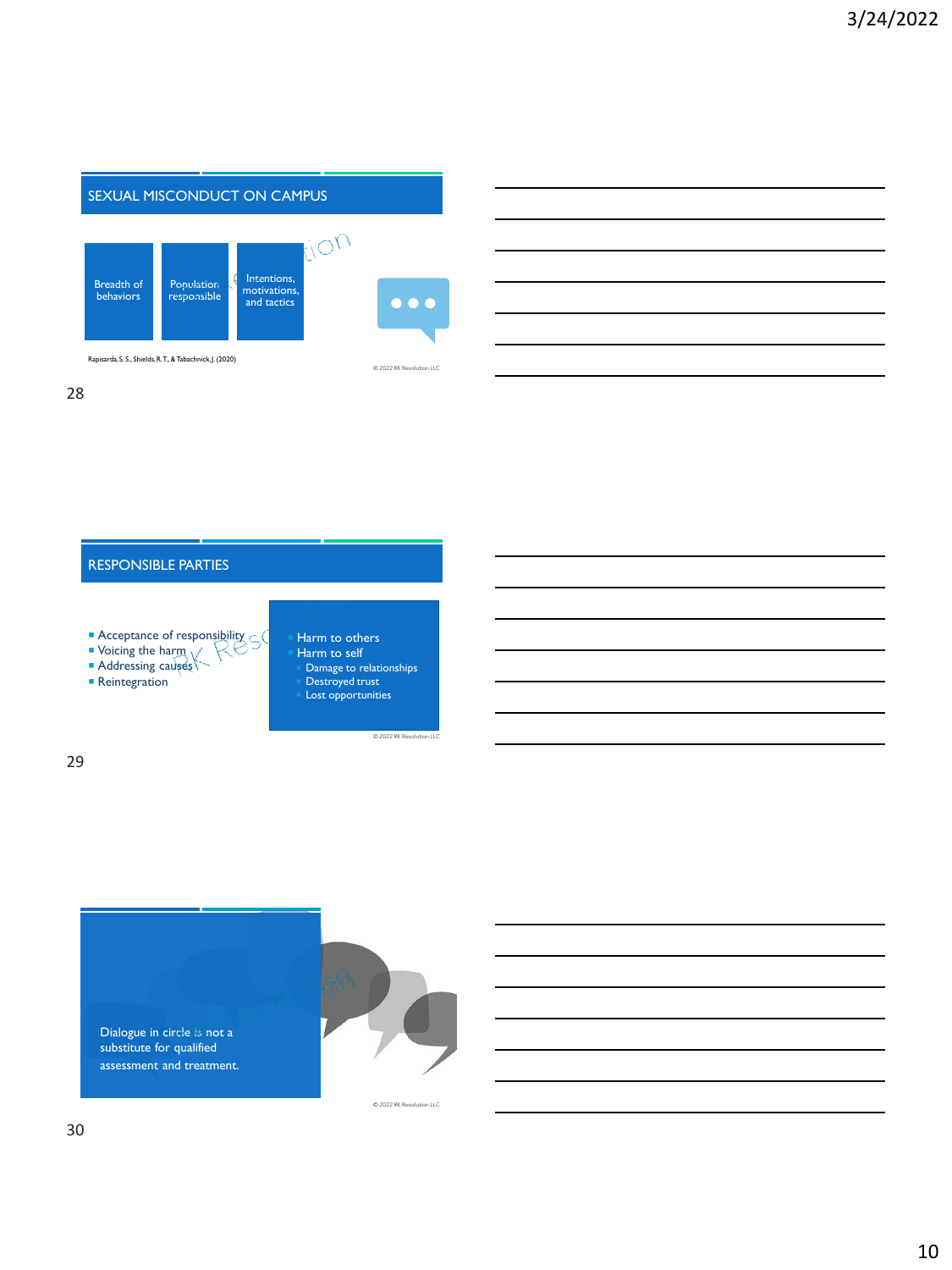

#### RESTORATIVE JUSTICE IS A COMMUNITY APPROACH

© 2022 RK Resolution LLC

© 2022 RK Resolution LLC

© 2022 RK Resolution LLC

31

Who is impacted and how?

What are the needs?

Whose obligation is the repair?

How does community support the person harmed?

How does community support the person responsible?

32

THE ROLE OF **COMMUNITY** 



- **Articulate broader harm**
- **Voice needs for repair**
- **Share community resources**
- **Provide reintegration support**

 Acknowledge demands for and promote community change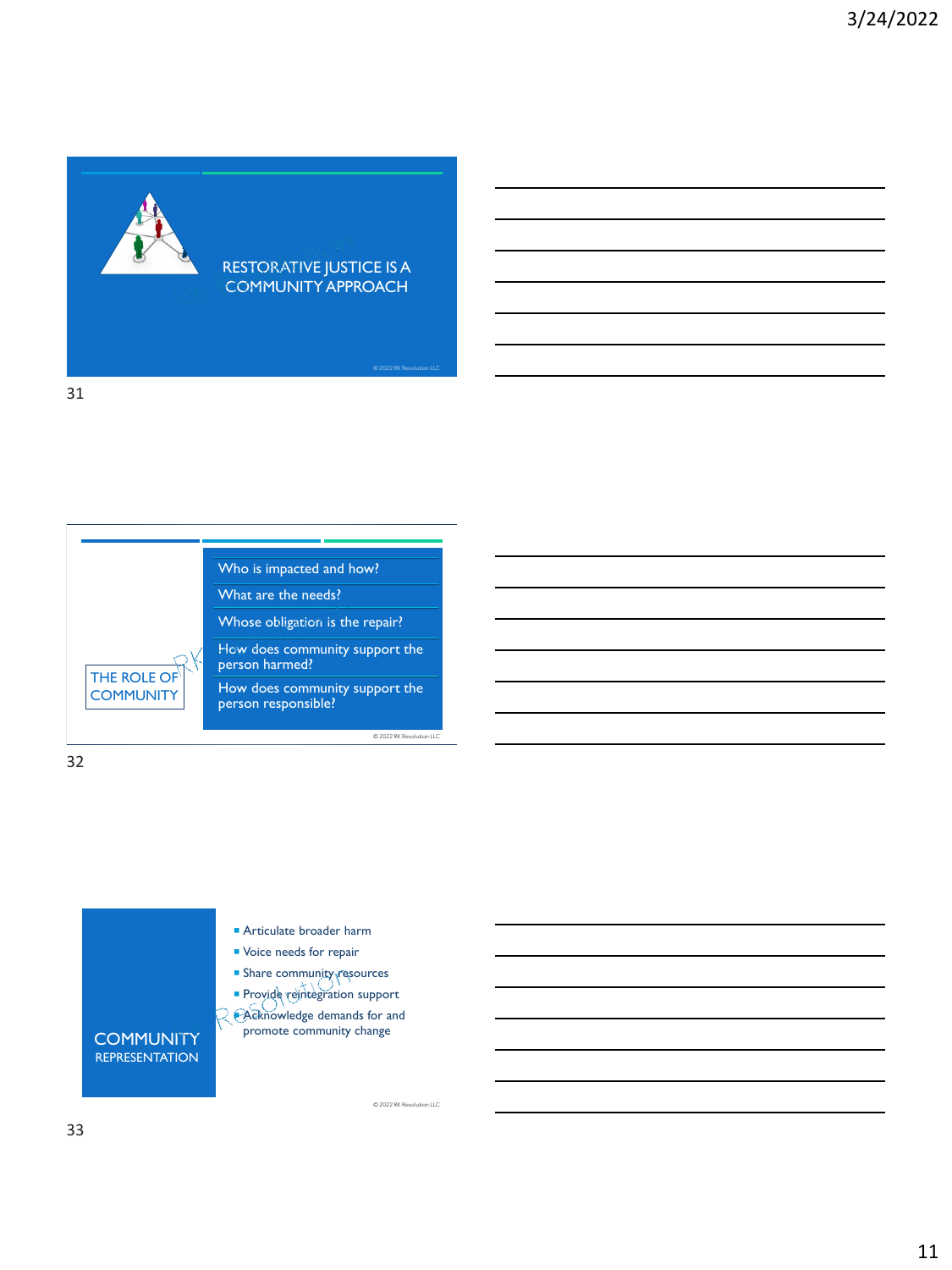CONDITIONS FOR **CONSIDERATIONS** Principles of **Restorative** Justice Opportunities for Application Nature of Gender-based Misconduct <mark>Needs of Parti</mark> **Conditions for Participation Facilit Considerations Resolution Agreements Case Study**  $\otimes$  2022 RK

34

### PRE-CONFERENCING

**PARTICIPATION** 

**FACILITATION** 

- $\blacksquare$  Trust
- **Support**
- **Transparency Preparation**
- Goals
- **Needs**
- Not linear

© 2022 RK Resolution LLC

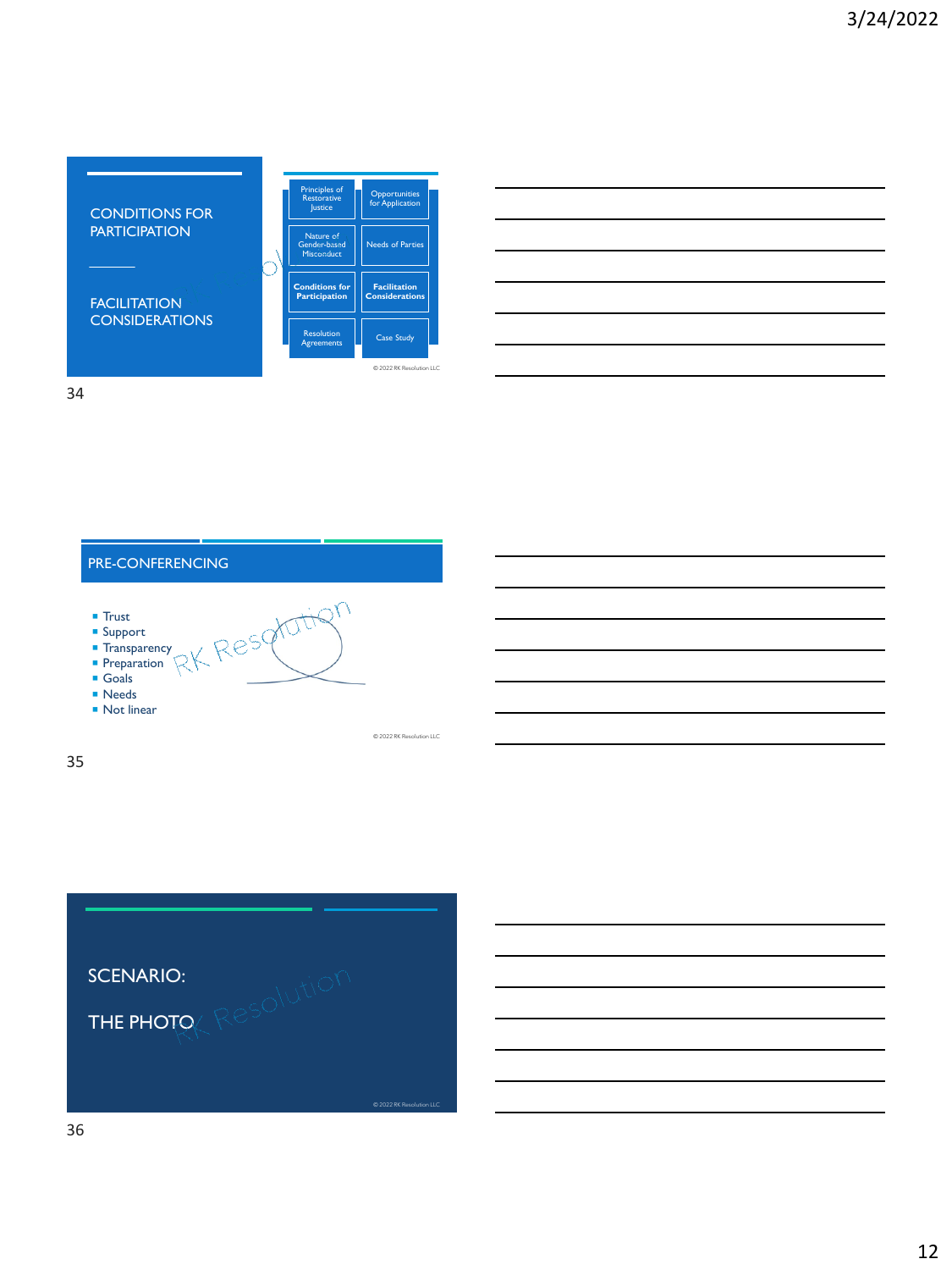Corrine dated Max for a few months last year before he graduated. While they were together, she sent a few photos to him of herself partially nude, at his request. This year, back on campus from summer break, the picture seems to have surfaced and has been texted around to large groups of students and reportedly posted on social media, but when she hears about it, she is not able to find anything online.

Corrine has had numerous people ask her if she knows about the photo and feels like everyone is talking about her when she is out around campus. She hasn't been eating, because she isn't leaving her room much and went from loving school, where she is an early education major, to missing classes and jeopardizing her ability to stay in the program. She knows some of the people who have shared the photo, but not all.

37



Pre-**Conference Restorative Conference** Post-**Conference** 

© 2022 RK Resolution LLC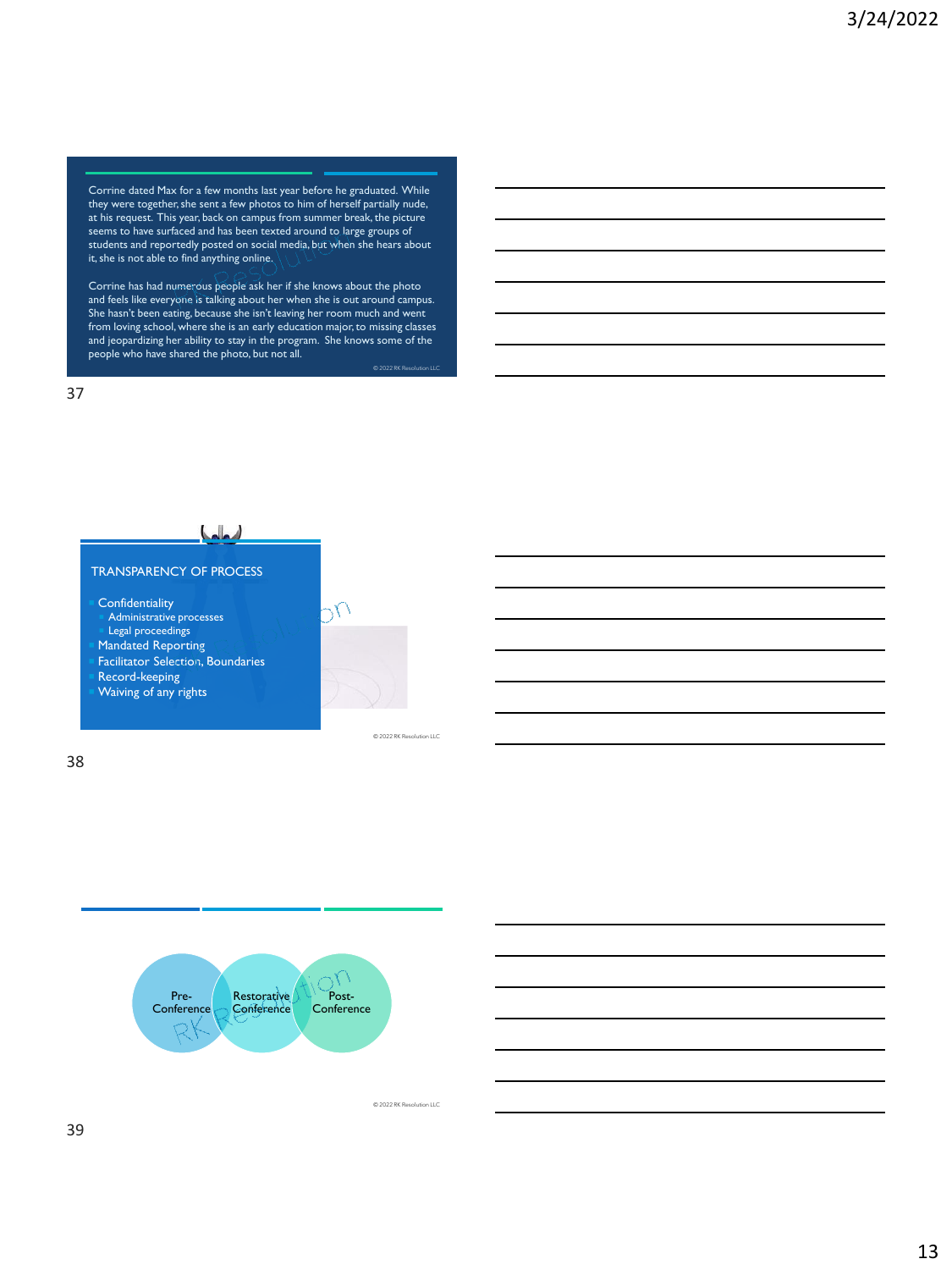



© 2022 RK Resolution LLC



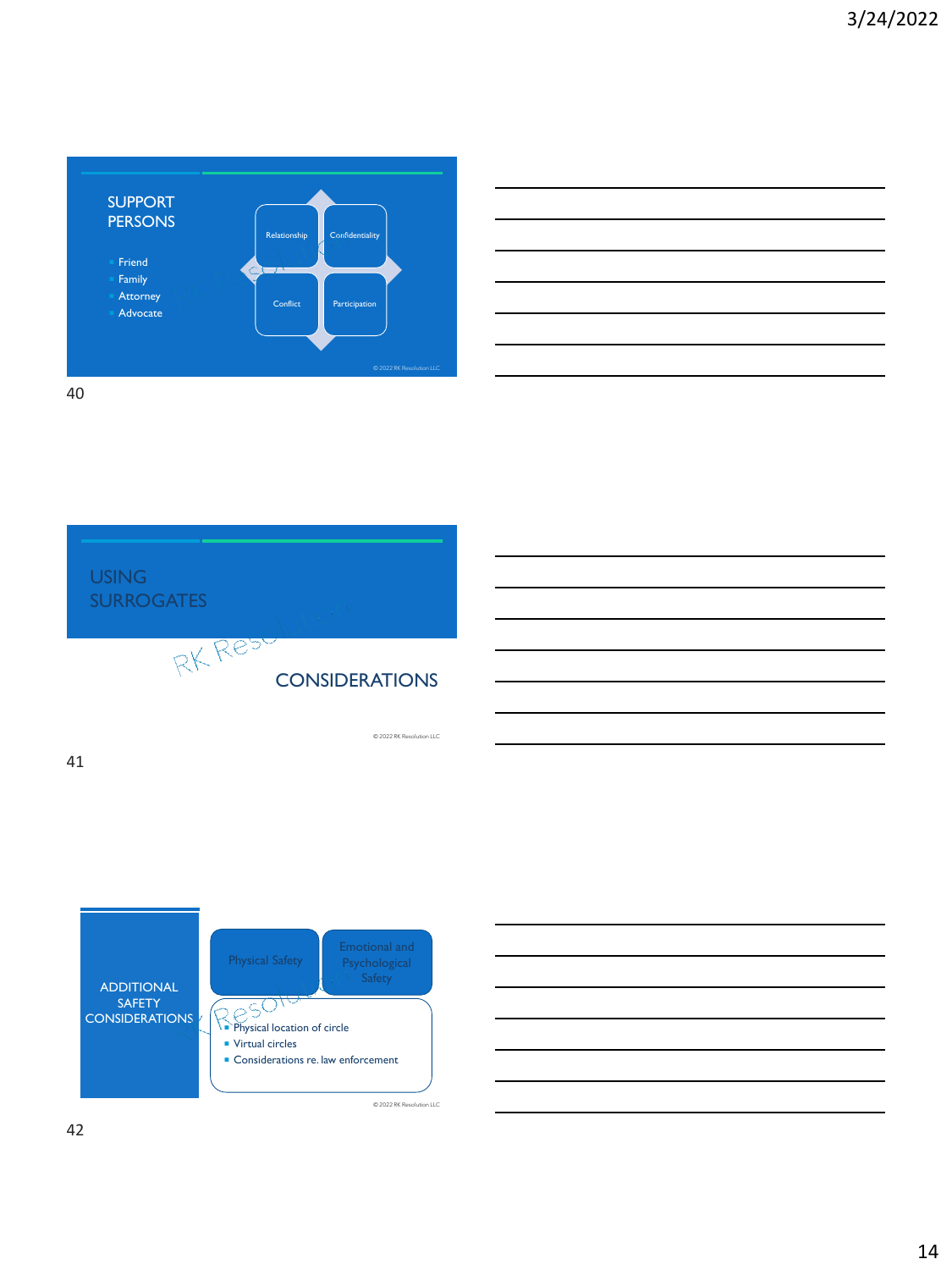



| _____ |  |  |
|-------|--|--|
|       |  |  |
|       |  |  |
|       |  |  |
|       |  |  |

46



#### uniformity of outcomes, but through provision of necessary support and opportunities to all parties and avoidance of discrimination based on ethnicity, class and sex."

 $\overline{\otimes}$  2022 RK R

 $\otimes$  2022 RK Re

*Fundamental Concepts of Restorative Justice* Zehr & Mika, 1997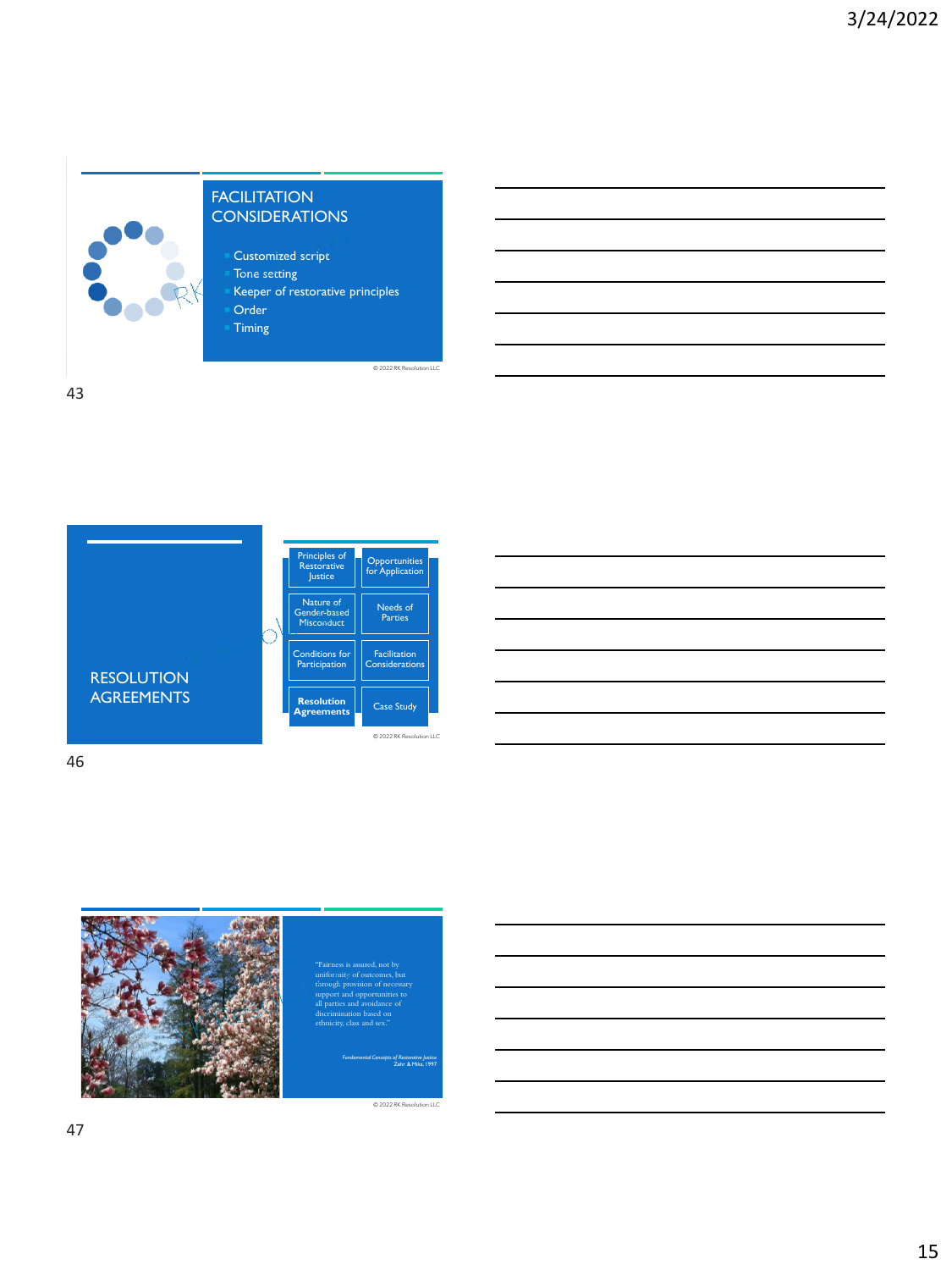





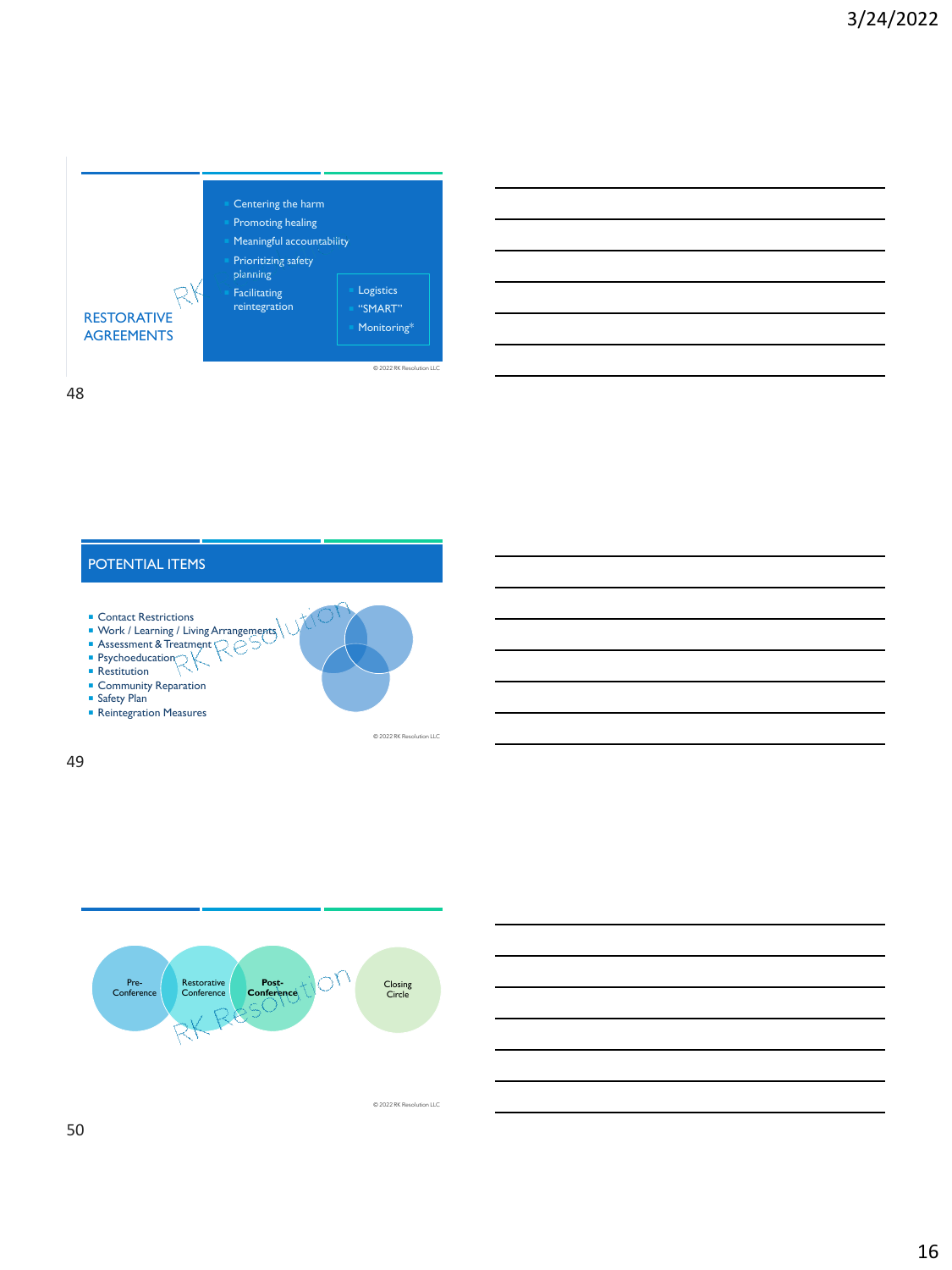

Raul and Althea are both working in Dr. Johnson's lab. Raul is a <sup>59</sup> year doctoral student and Althea is in<br>her first year in the same program. The two have been working closely together throughout the year, as<br>Dr. Johnso Raul's overt sexual comments to her while they are at work, in part because she started dating someone who doesn't work at the university.

One afternoon, while they are alone in the lab, Raul started making comments about Althea performing<br>oral sex on him. She tells him to stop and he does, but he seems annoyed, telling her he was just joking<br>and waking our.